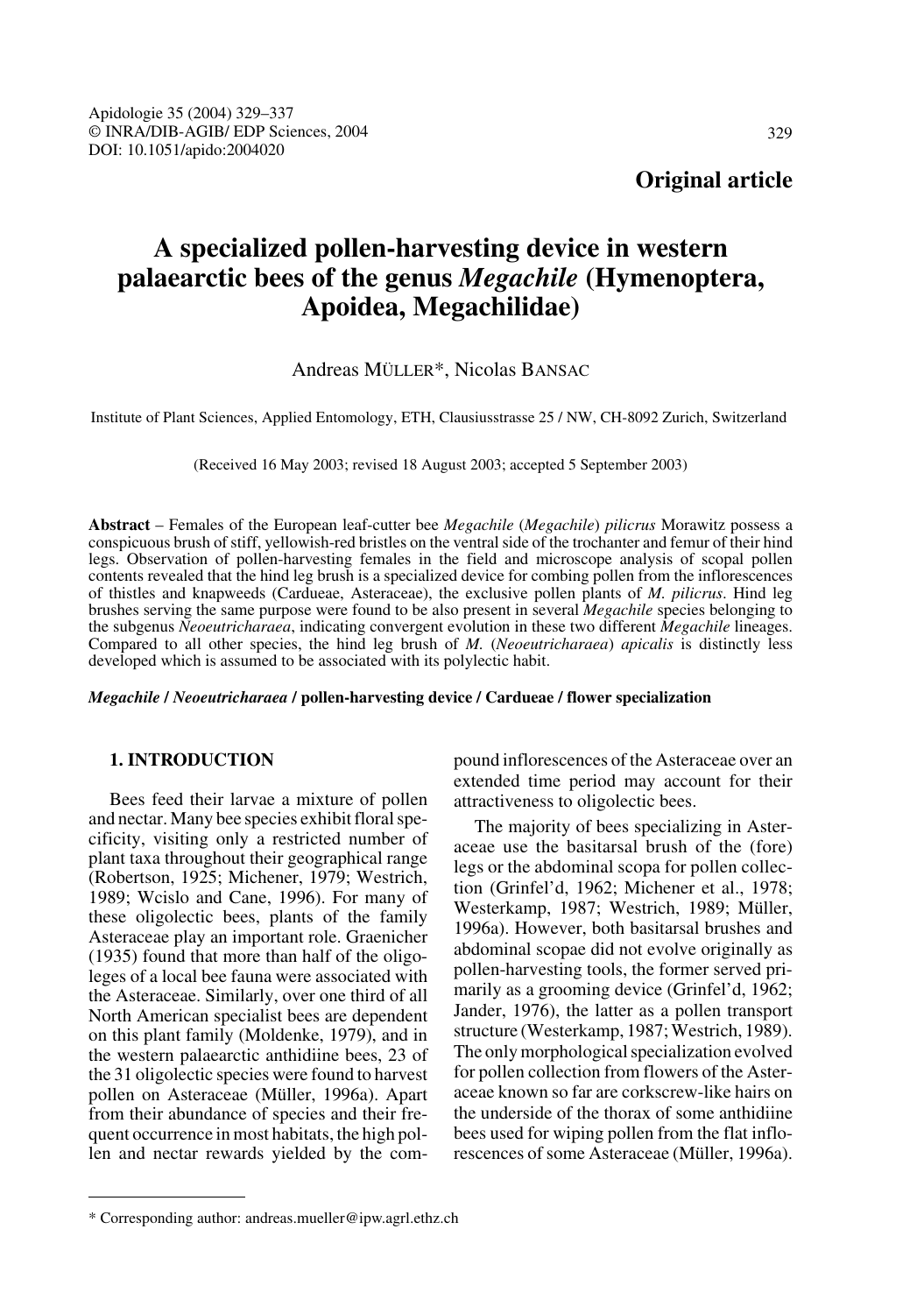The leaf-cutter bee *Megachile pilicrus* Morawitz, 1878 (Megachilidae) repeatedly observed to collect pollen on Asteraceae (Friese, 1899; Schmiedeknecht, 1930; Benoist, 1940; Dorn and Weber, 1988; personal observation) has long been known to possess a conspicuous brush of stiff, yellowish-red bristles on the ventral side of the trochanter and femur of the hind legs. The function of this structure is still unknown, but it is used as a reliable character in determination keys (Friese, 1899; Schmiedeknecht, 1930; Benoist, 1940; Dorn and Weber, 1988; Scheuchl, 1996). The fact that the specialized pilosity was found to be densely filled with pollen grains in many females collected renders it highly probable that the hind leg brush is a morphological adaptation for pollen collection.

The aim of this study was to examine the hypothesis that the hind leg brush of *M. pilicrus* is used for pollen removal from the flower heads of Asteraceae, and to search for other western palaearctic *Megachile* species equipped with a similar specialized device.

# **2. MATERIALS AND METHODS**

## **2.1. Occurrence of hind leg brushes in the genus** *Megachile*

We examined the females of about 60 western palaearctic *Megachile* species belonging to all subgenera (according to Michener, 2000) under a dissecting microscope to find species other than *M. pilicrus* equipped with a hind leg brush. In contrast to Michener (2000), we retain *Eutricharaea* Thomson, 1872 and *Neoeutricharaea* Rebmann, 1967 as different subgenera. *M. rubrimana* auct. is treated here as a synonym of *M. flabellipes* Pérez, 1895 (Alfken, 1924; Gogala, 1999). For elucidating the phylogenetic relationships of the *Megachile* species concerned we consulted Rebmann (1967), Dorn and Weber (1988), Rasmont et al. (1995), Schwarz et al. (1996), and Michener (2000). Information on the number of species in the different subgenera of *Megachile* was drawn from the same publications and from Zanden (1986, 1992, 1996).

#### **2.2. Structure of the hind leg brush**

A scanning electron microscope was used to compare the hind leg brushes of the different *Megachile* species.

#### **2.3. Pollen-harvesting behaviour**

We recorded the pollen-harvesting behaviour of several females of *M. pilicrus* in the field using a threefold magnifying lens. The field observations took place in the Abruzzo mountains in central Italy in August 2002. In addition, we analyzed photographs of flower-visiting females of *M. flabellipes* taken in the valley of Aosta in northern Italy in July 1996.

### **2.4. Pollen sources**

To assess the pollen plants of the *Megachile* species equipped with a hind leg brush, we analyzed the scopal contents of females from museum and private collections by light microscopy using the method outlined by Westrich and Schmidt (1986). Before removing pollen from the female bees, we estimated the degree to which the abdominal scopae were filled. We assigned the amount of pollen to five classes ranging from  $5 = \text{full load}$  to  $1 = \text{scope}$ fifth filled. After removing surface lipids by washing in ether, the pollen was embedded in glycerine gelatine on a slide. We estimated the percentages of different pollen types by counting the grains along four lines chosen randomly across the cover slip at a magnification of 400×. Pollen types represented by less than 5% of the counted grains were not considered to prevent biases caused by contamination. After assigning different weights to scopae according to how filled they were (full loads were five times more strongly weighted than scopae filled only to one fifth), we summed up the estimated percentages over all investigated samples of each species. We identified the pollen grains at a magnification of 400× or 1000× with the aid of the literature cited in Westrich and Schmidt (1986) and a reference collection consisting of pollen samples of more than 500 plant species. Pollen grains were identified down to family level, those of the Asteraceae down to subfamily or tribe level. The classification of the Asteraceae follows Bremer (1994). We examined 45 pollen loads of *M. pilicrus*, 30 pollen loads each of *M. apicalis* and *M. flabellipes*, 6 pollen loads of *M. melanogaster*, and 4 pollen loads of *M. picicornis*. The pollen samples of *M. pilicrus* originated from Switzerland (19 samples), Italy (14), France (7), Austria (2), Hungary (1), Serbia (1) and Spain (1). Pollen samples of *M. apicalis* originated from Italy (9), Morocco (6), Spain (6), Greece (3), Croatia (2), France (2) and Switzerland (2). Samples of *M. flabellipes* were from Italy (20), Switzerland (6) and Croatia (4). Samples of *M. melanogaster* were from Italy (4) and Spain (2), and those of *M. picicornis* were from Morocco (2), Algeria (1) and Libya (1).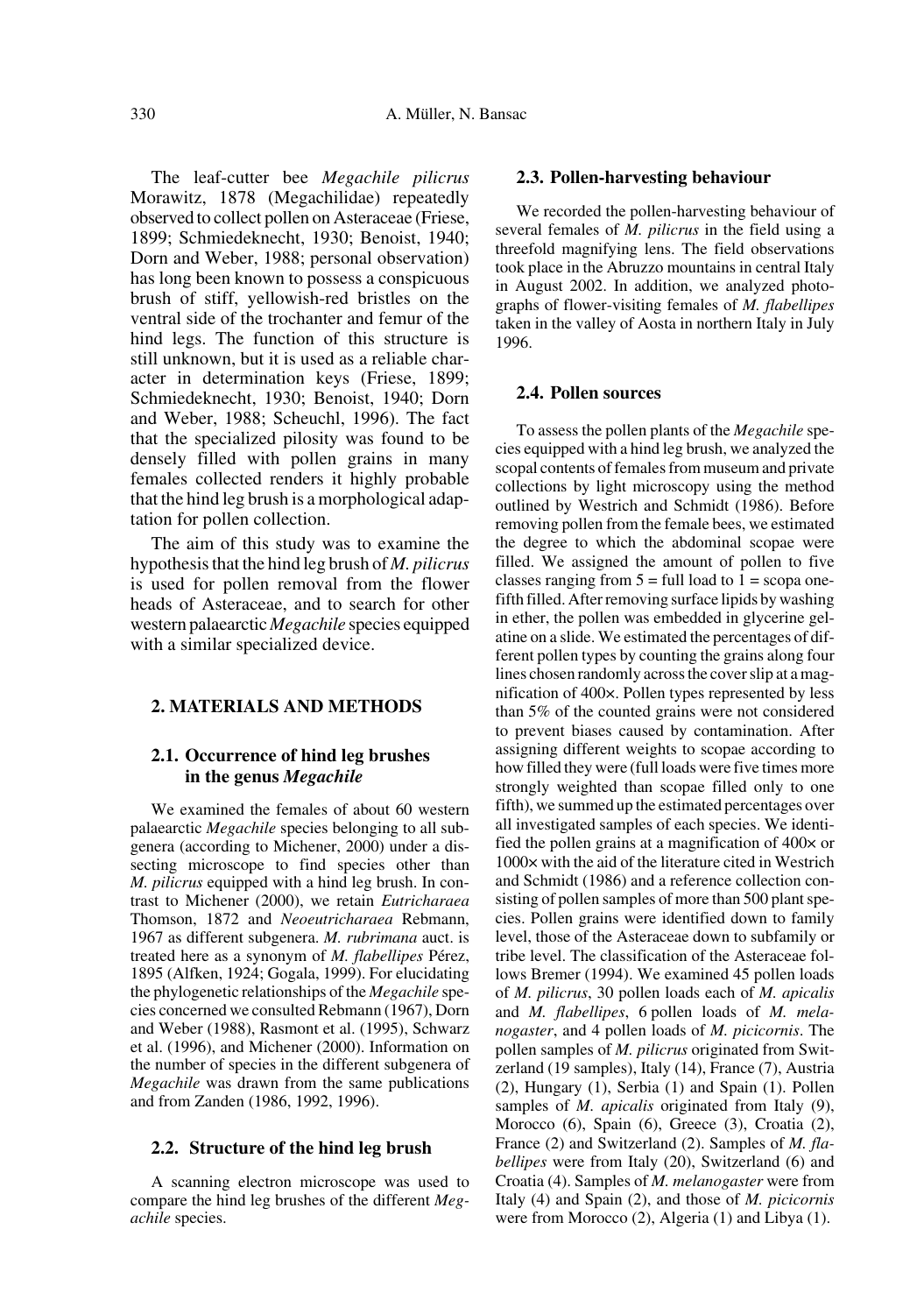## **3. RESULTS**

## **3.1. Occurrence of hind leg brushes in the genus** *Megachile*

*M. pilicrus* Morawitz, 1878 is not the only western palaearctic leaf-cutter bee with a conspicuous brush of stiff bristles on the ventral side of the trochanter and femur of the hind legs. We found the same structure also to be present in the following species: *M. apicalis* Spinola, 1808, *M. flabellipes* Pérez, 1879, *M. flavidus* Zanden, 1998, *M. kruegeri* Friese, 1923, *M. melanogaster* Eversmann, 1852, and *M. picicornis* Morawitz, 1853. According to the species description, *M. sexmaculata* Alfken, 1942 is a further species with specialized hind leg pilosity (Alfken, 1942).

On the basis of their morphology and according to the literature, the systematic positions of these species are well substantiated. *M. pilicrus* is a typical representative of the subgenus *Megachile* Latreille, 1802, whereas the other species all belong to the subgenus *Neoeutricharaea* Rebmann, 1967. *M. flavidus* was described by Zanden (1998) as a subspecies of *M. pilicrus*. On closer morphological inspection, however, *M. flavidus* turned out to be different from *M. pilicrus* belonging to the subgenus *Neoeutricharaea* and not to *Megachile*. In summary, one of the at least 11 western palaearctic species of the subgenus *Megachile* and seven of the roughly 20 species of *Neoeutricharaea* were found to be equipped with a hind leg brush.

#### **3.2. Structure of the hind leg brush**

In *M. pilicrus*, the ventral surface of the trochanter and femur of the hind legs is densely beset with stiff, yellowish-red bristles tapering towards the apex and slightly wavy in the uppermost part (Fig. 1a, 1b, 1c). The specialized pilosity covers the whole trochanter and the basal two thirds of the femur while the apical third is hairless. When femur and tibia are moved towards each other, the specialized pilosity on the ventral side of the femur comes in contact with the inner surface of the tibia which is mostly hairless except on its apical fifth and along its outer longitudinal border where the same type of specialized bristles are developed. The inner longitudinal border is loosely beset with rather short hairs.

Localization and structure of the specialized pilosity in the different species of the subgenus *Neoeutricharaea* are the same as in *M. pilicrus* (Fig. 1d). Apart from the hair colour, which, depending on the species, varies from whitish and yellowish to brownish, the hind leg brushes are surprisingly similar to that of *M. pilicrus*. *M. apicalis* is an exception. Compared to all other species, the density of the specialized bristles on both the trochanter and femur is distinctly less (Fig. 1e).

In *Megachile* and *Neoeutricharaea* species lacking a hind leg brush the trochanter bears normal setae and the ventral side of the femur is naked or at most loosely beset with short and thin hairs (Fig. 1f).

#### **3.3. Pollen-harvesting behaviour**

The field observation of pollen-harvesting females of *M. pilicrus* on *Centaurea calcitrapa* L. and *C. solstitialis* L. (Asteraceae, Cardueae) revealed that the hind leg brush is indeed used for pollen removal from Cardueae inflorescences. All females were observed to collect pollen in exactly the same manner: after landing on the flower head the female bee embraced a few neighbouring flowers with the hind leg, squeezed them between femur and tibia and pulled the leg upwards over the pollen-bearing styles thereby combing the pollen grains into the specialized hind leg pilosity. The rapid movements of embracing, squeezing and pulling were performed alternately with each hind leg. During the process of pollen collection, the bee slowly crawled over the flower head using its fore and mid legs, constantly inserting the proboscis into new flowers for nectar uptake. The abdomen was held steeply upwards all the time allowing the hind legs to move freely. After having worked a flower head, the female flew up and hovered for a few seconds nearby. The transfer of the pollen grains from the hind leg brush to the abdominal scopa most probably took place during hovering as could be judged from the rapid movements performed by all legs. The exact manner in which pollen grains are transferred to the scopa could not be ascertained however.

The analysis of photographs of pollen-collecting females of *M. flabellipes* on *Centaurea*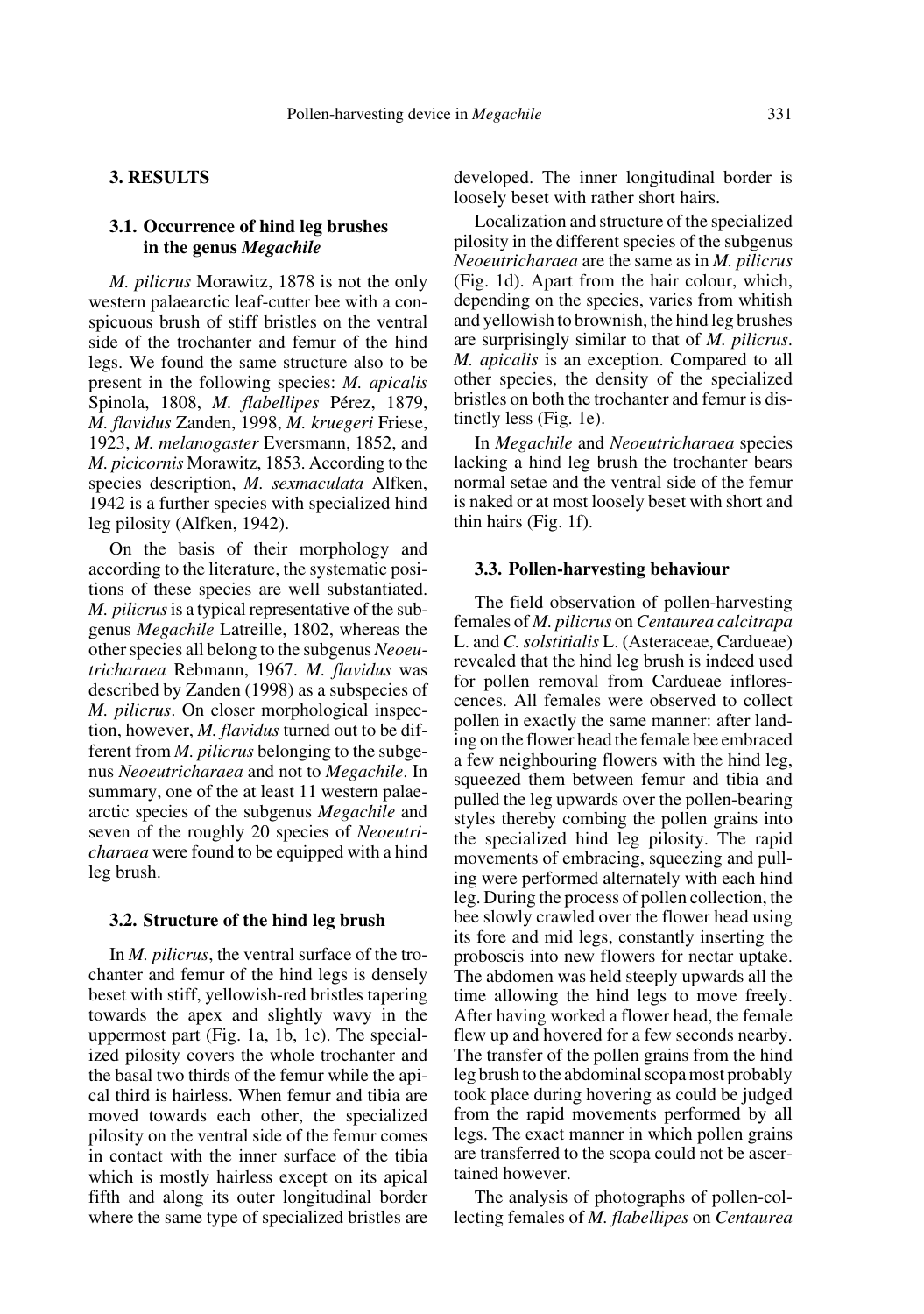

**Figure 1.** *Megachile* (*Megachile*) *pilicrus*: (a) Hind leg brush on ventral side of trochanter and femur as seen from behind (scale bar =  $800 \mu m$ ). (b) Hind leg brush and inner surface of the tibia as seen from below (scale bar = 800 µm). (c) Specialized bristles of hind leg brush filled with pollen grains of the *Serratula* type (scale bar = 100 µm). *Megachile* (*Neoeutricharaea*) *flabellipes*: (d) Hind leg brush on ventral side of trochanter and femur as seen from behind (scale bar = 600 µm). *Megachile* (*Neoeutricharaea*) *apicalis*: (e) Hind leg brush on ventral side of trochanter and femur as seen from below (scale bar = 500 µm). *Megachile* (*Neoeutricharaea*) *rotundata*: (f) Ventral side of trochanter and femur of hind leg as seen from below (scale bar = 500 µm).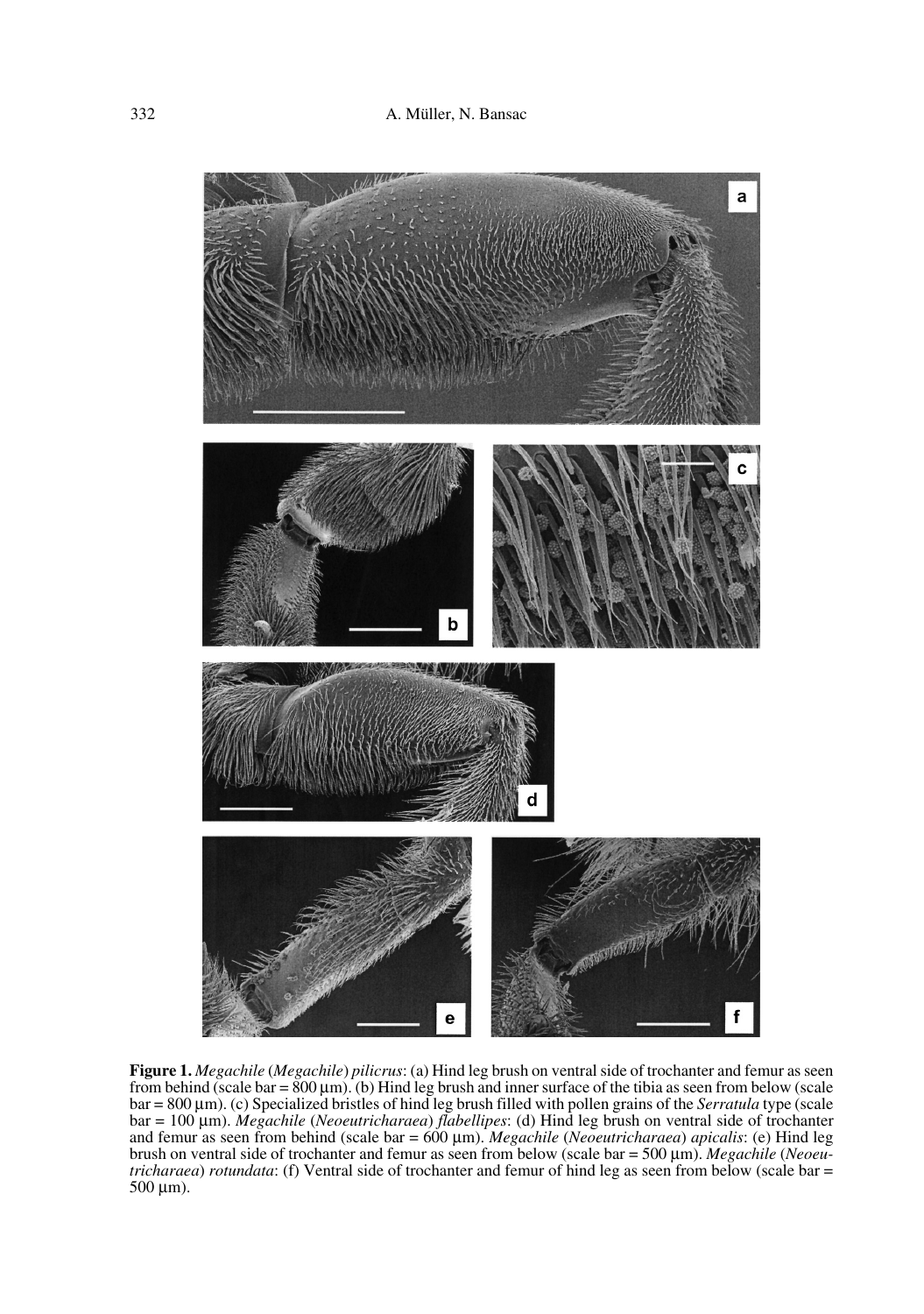

**Figure 2.** Pollen-harvesting female of *Megachile* (*Neoeutricharaea*) *flabellipes* on *Centaurea paniculata*. Aosta Valley (Italy), July 1996. As indicated by the arrow, femur and tibia of the right hind leg are in close contact with each other, most probably squeezing a single flower between them.

**Table I.** Composition of scopal pollen contents of five *Megachile* species equipped with a hind leg brush. Designation of the Cardueae pollen types according to Zander (1935).

|                              | Asteraceae, Cardueae                            |         |                 | other<br>Aster- | Lami-<br>aceae | Fab-<br>aceae | Brassic-<br>aceae | aceae   | Resed-Mimos-<br>aceae | un-<br>known |
|------------------------------|-------------------------------------------------|---------|-----------------|-----------------|----------------|---------------|-------------------|---------|-----------------------|--------------|
|                              | Centaurea<br><i>jacea</i> type <i>tula</i> type | Serra-  | Jurinea<br>type | aceae           |                |               |                   |         |                       |              |
| M. pilicrus<br>$(n = 45)$    | 98.5%                                           | $0.8\%$ | $0.7\%$         |                 |                |               |                   |         |                       |              |
| M. apicalis<br>$(n = 30)$    | 68.6%                                           | 7.6%    |                 | 2.3%            | $10.7\%$       | 6.8%          | 2.5%              | $0.8\%$ | $0.2\%$               | $0.5\%$      |
| M. flabellipes<br>$(n = 30)$ | 100%                                            |         |                 |                 |                |               |                   |         |                       |              |
| M. melanogaster<br>$(n = 6)$ | 100%                                            |         |                 |                 |                |               |                   |         |                       |              |
| M. picicornis<br>$(n = 4)$   | 28.6%                                           | 71.4%   |                 |                 |                |               |                   |         |                       |              |

*paniculata* L. indicates that this species uses its hind leg brush in the same way as *M. pilicrus*: in two photographs, femur and tibia of the hind leg can be seen to be in close contact to each other, most probably squeezing a single flower between them (Fig. 2).

## **3.4. Pollen sources**

All pollen samples of *M. pilicrus*, *M. flabellipes*, *M. melanogaster* and *M. picicornis* consisted exclusively of pollen of the Cardueae (knapweeds and thistles), a tribe of the Asteraceae (Tab. I, Fig. 2). While *M. picicornis* was found to use thistles (pollen of the "*Serratula* type") to a considerable degree, the other three species seem to collect pollen exclusively or predominantly on knapweeds (*Centaurea*). *M. apicalis* turned out to be polylectic, harvesting pollen on six different plant families. Pollen of the Cardueae was represented by 76.2% of the counted pollen grains, however, rendering this plant tribe the most important pollen source for *M. apicalis*.

## **4. DISCUSSION**

Our findings clearly support the hypothesis that the hind leg brush of *M. pilicrus* is a morphological adaptation for pollen removal from the flower heads of Asteraceae. Though the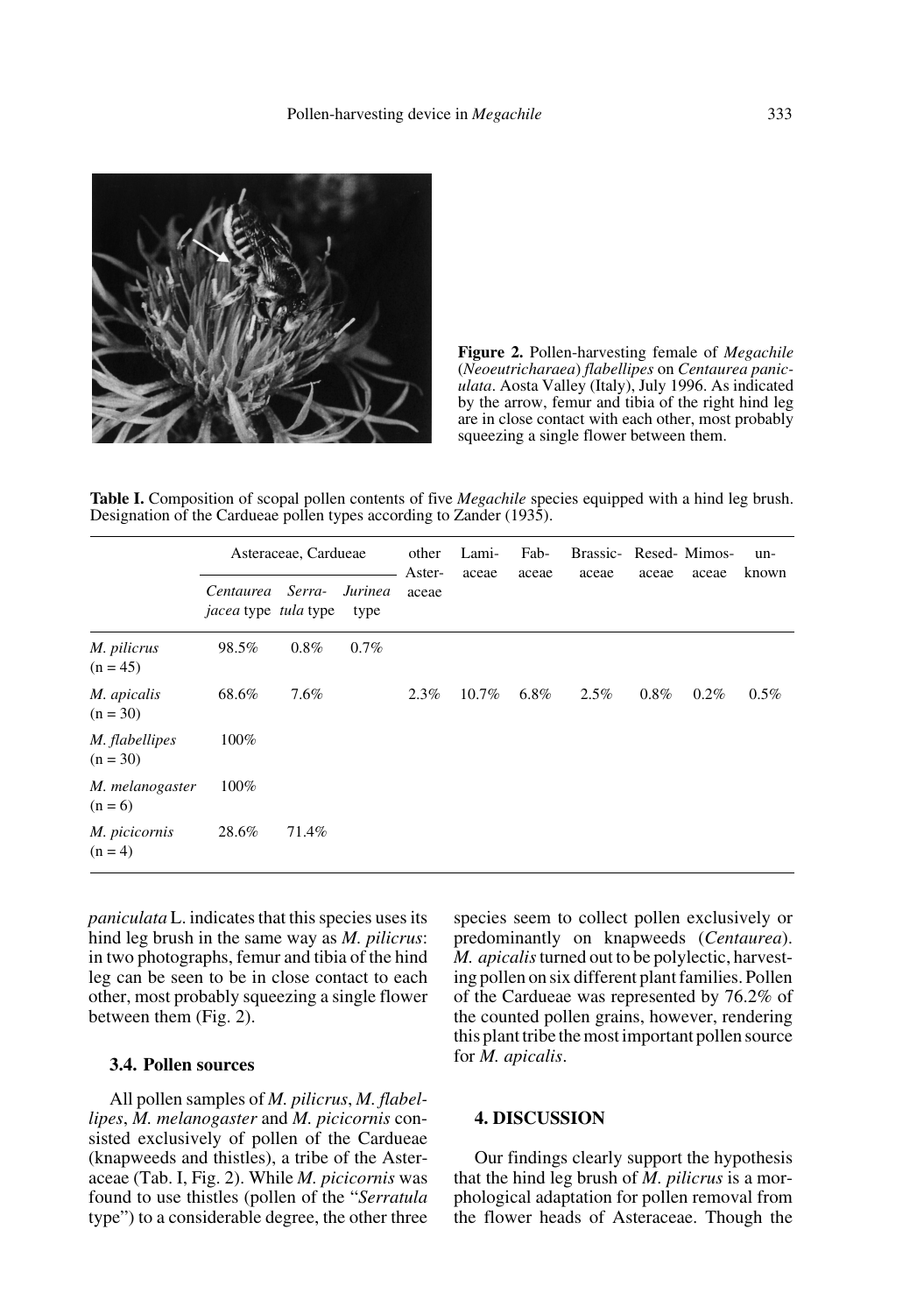exact pollen-harvesting behaviour of the *Neoeutricharaea* species could not be observed in the field, we strongly assume the specialized hind leg pilosity to have the same function in this subgenus as in *M. pilicrus*. This is supported by the morphological similarity of the specialized pilosity and its identical localization, by the same preferred pollen sources, and by the analysis of photographs of pollen-collecting females.

In general, morphological specializations for pollen harvesting are rarely found in bees (Thorp, 1979, 2000; Westerkamp, 1987; Westrich, 1989; Wcislo and Cane, 1996). With few exceptions, specialized pollen-collecting devices are known at present to occur in bees exploiting one of the following flower types: (1) nototribic flowers where the raised position of the anthers renders an efficient collection of pollen difficult (Müller, 1996b; Houston, 2000; Thorp, 2000), (2) flowers where the anthers are concealed within narrow tubes (Müller, 1995; Thorp, 2000; Müller and Kuhlmann, 2003), and (3) flowers of small size packed in dense inflorescences where the separate exploitation of each flower is inefficient (Müller, 1996a). The pollen-collecting device of *Megachile* described in the present publication fits in the third category though an efficient collection of pollen from the inflorescences of Cardueae is also possible without a hind leg brush. At our observation sites in the Abruzzo mountains, females of *M.* (*Megachile*) *melanopyga* Costa, 1863 and *M.* (*Megachile*) *octosignata* Nylander, 1852, both close relatives of *M. pilicrus*, were observed to use their abdominal scopa for removing pollen from *Centaurea*. In both species, the hind legs embraced several flowers and guided them under the abdomen while the latter was permanently performing rapid up and down movements, thereby bringing the scopal hairs in contact with the pollen grains sticking to the styles. In the field, pollen-harvesting females of these two species could be distinguished from those of *M. pilicrus* from some distance as they hold their abdomen much less steeply compared to *M. pilicrus* (see Results). Many anthidiine and osmiine bees are known to collect pollen on Cardueae inflorescences in much the same way as *M. melanopyga* and *M. octosignata* (Westerkamp, 1987; Westrich, 1989; Müller, 1994, 1996a).

The analysis of scopal pollen contents revealed that *Megachile* species equipped with a hind leg brush collect pollen exclusively or predominantly on Cardueae. Though no pollen samples were available for *M. flavidus, M. krügeri* and *M. sexmaculata*, we expect these species to be oligoleges or near oligoleges of Cardueae as well. With the exception of *M. pilicrus*, *M. lapponica* (specialized on *Epilobium* (Onagraceae)), and *M. genalis* (probably oligolectic on Asteraceae), the European leafcutter bees of the subgenus *Megachile* are polylectic (Westrich, 1989). *M. genalis* and all polylectic species including *M. melanopyga* and *M. octosignata* (see above) are known to harvest some of their pollen from Cardueae (Benoist, 1940; Dorn and Weber 1988; Westrich, 1989). In contrast, no flower or pollen records from Cardueae are known so far for the leafcutter bees of the subgenus *Neoeutricharaea* which lack a hind leg brush. *M. rotundata* (Fabricius, 1784) is polylectic harvesting pollen from at least six different plant families including Asteraceae but not Cardueae (Westrich, 1989; Rust et al., 2003), whereas both *M. burdigalensis* Benoist, 1940 and *M. deceptoria* Pérez, 1890 were observed to collect pollen mainly from Fabaceae (Benoist, 1940; Dorn and Weber, 1988; Gogala, 1998, 1999), the latter also on Cucurbitaceae (Rust et al., 2003).

Hind leg brushes were found to occur in two lineages of *Megachile*. Therefore, they must have independently evolved at least twice in the leaf-cutter bees. Interestingly, no clear differences could be found in the localization or in the structure of the specialized pilosity between *M. pilicrus* and the *Neoeutricharaea* species. An exception is *M. apicalis* whose hind leg brush is distinctly less developed than that of all the other species. Though it shows a clear preference for Cardueae, we found *M. apicalis* to use many other pollen sources as well. This finding is confirmed by Benoist (1940), Dorn and Weber (1988) and Westrich (1989) who observed *M. apicalis* collecting pollen on Asteraceae, Fabaceae and Apiaceae. This suggests that the weaker hind leg brush is associated with the polylectic habit. The question then arises whether in *M. apicalis* a shift from oligolecty to polylecty has occurred with a corresponding reduction in the hind leg brush or whether this species is on its way to becoming a specialist of Cardueae thereby developing a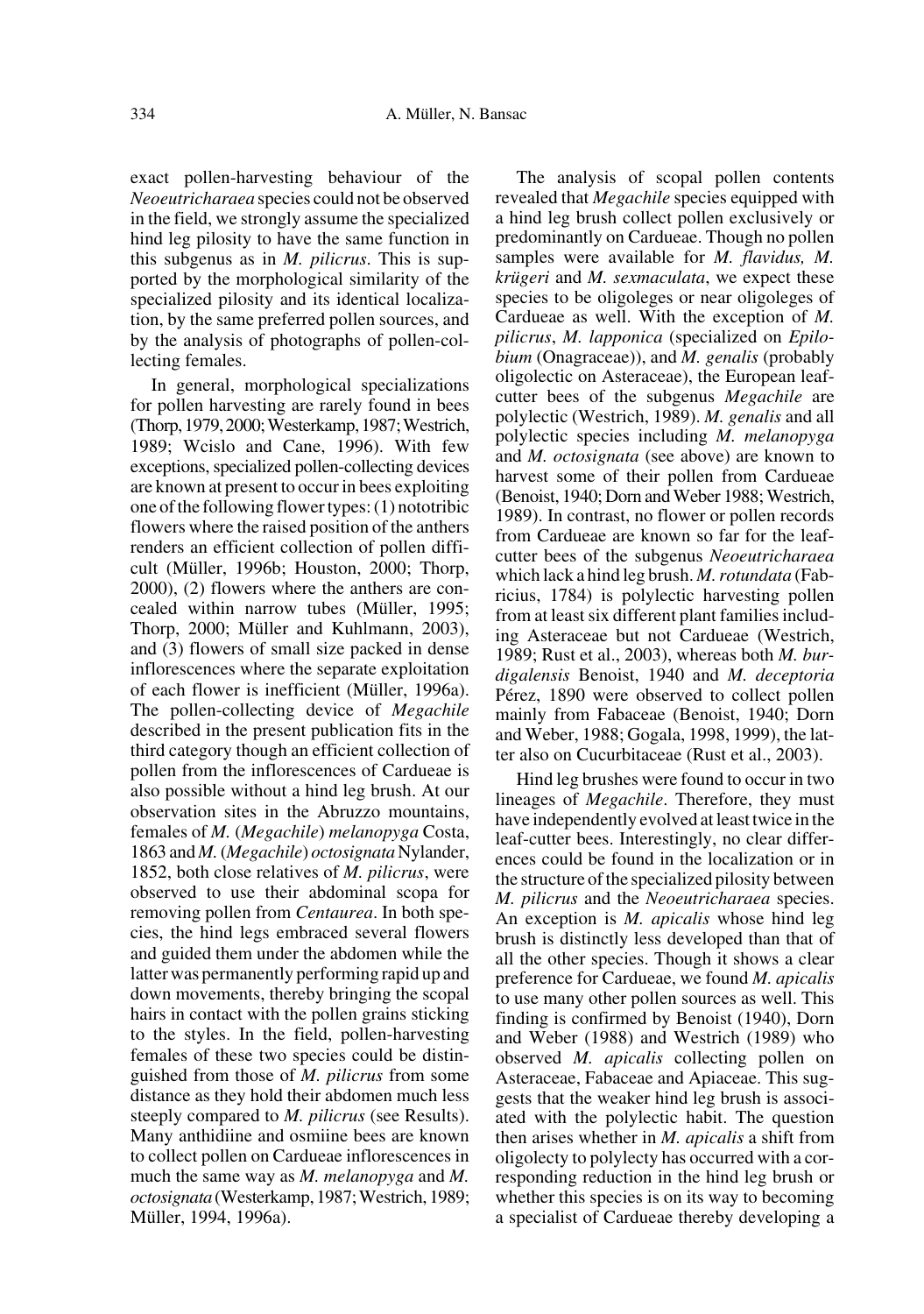new brush. As the polylectic habit was found to be the derived state in many bee lineages (Kratochwil, 1984; Westerkamp, 1987; Westrich, 1989; Müller, 1996a; Michener, 2000), we hypothesize that the ancestors of *M. apicalis* were oligoleges of Cardueae and that parallel to the shift to polylecty the hind leg brush of *M. apicalis* was reduced. Only a cladistic analysis would allow a test of this hypothesis. However, due to the poor taxonomic and systematic state of knowledge on the palaearctic *Megachile* species, such an analysis seems premature.

## **ACKNOWLEDGEMENTS**

We thank Dr. B. Merz (Muséum d'histoire naturelle Genève), Dr. C. Huber (Naturhistorisches Museum Bern), Dr. L. Reser (Naturmuseum Luzern), Dr. D. Burckhardt (Naturhistorisches Museum Basel), Dr. E. Steinmann (Chur) and F. Amiet (Solothurn) for allowing us to remove pollen samples from bee specimens under their curation, Dr. P. Hartmann (University of Bayreuth) for the loan of a female of *Megachile flavidus* and for discussions regarding the systematics and nomenclature of *Megachile*, U. Jauch (Institute for Botany, University of Zurich) for help with the scanning electron microscope, Dr. Kathrin Tschudi-Rein (ETH Zurich) for correcting the English, and Prof. Dr. Silvia Dorn (ETH Zurich), Dr. Bernard E. Vaissière (INRA, Avignon) and two anonymous reviewers for helpful comments on earlier drafts of the manuscript.

**Résumé** – **Un dispositif spécialisé dans la récolte du pollen chez des abeilles paléarctiques occidentales du genre** *Megachile* **(Hymenoptera, Apoidea, Megachilidae).** Les abeilles nourrissent leurs larves avec un mélange de pollen et de nectar. Alors que l'on connaît de nombreuses adaptations morphologiques pour la récolte du nectar, les équipements morphologiques spécialisés pour la récolte du pollen sont restreints aux espèces d'abeilles qui (1) récoltent le pollen sur les fleurs où les anthères sont en position élevée, (2) exploitent les fleurs dont les anthères sont cachées à l'intérieur de tubes étroits ou (3) visitent les fleurs qui sont disposées en inflorescences serrées.

Les femelles de l'abeille européenne *Megachile (Megachile) pilicrus* Morawitz possèdent sur la partie inférieure du trochanter et du fémur des pattes postérieures une brosse épaisse spectaculaire de soies raides de couleur rouge jaunâtre, dont la fonction est inconnue (Fig. 1 a–c). Le fait que les brosses des pattes postérieures soient souvent densément remplies de pollen chez les femelles qui butinent laisse à penser qu'il s'agit là d'une adaptation morphologique spécialisée dans la récolte du pollen. Nous avons vérifié cette hypothèse en observant sur le terrain des femelles butinant des fleurs et en analysant au microscope les charges de pollen de ces insectes. Nous avons aussi recherché, chez environ 60 autres espèces ouest-paléarctiques de mégachiles, la présence de brosses semblables sur les pattes postérieures.

L'observation de butineuses de pollen de *M. pilicrus* dans la région des Abruzzes (Italie) a montré que les brosses des pattes postérieures servaient à récolter le pollen des centaurées et des chardons (Cardueae). Les femelles entourent quelques fleurs avec une patte postérieure, les pressent entre le fémur et le tibia et tirent la patte refermée vers l'arrière et le haut au-dessus des styles porteurs de pollen, puis elles peignent les grains de pollen et les font s'accrocher dans la pilosité spécialisée de la patte postérieure. Ces mouvements sont effectués alternativement par chaque patte postérieure. La relation étroite de *M. pilicrus* avec les représentants des Cardueae a été prouvée par l'analyse microscopique de nombreuses charges polliniques récoltées par les femelles dans diverses régions d'Europe.

Les brosses des pattes postérieures ont été également étudiées chez sept espèces de *Megachile* du sousgenre *Neoeutricharaea*. Elles ont dû évoluer chez les abeilles du genre *Megachile* indépendamment au moins à deux reprises. La position identique et la structure semblable des soies spécialisées (Fig. 1 d– e), ainsi que le fait que toutes les espèces de *Neoeutricharaea* étudiées récoltent uniquement ou de préférence le pollen des Cardueae, font conclure que les brosses des pattes postérieures possèdent la même fonction que celle de *M. pilicrus. M.* (*Neoeutricharaea) apicalis* se distingue de toutes les autres espèces étudiées par le développement plus faible de la pilosité spécialisée. Elle est aussi la seule espèce étudiée qui exploite, outre les Cardueae, de plantes de nombreuses autres familles botaniques (Tab. I).

## *Megachile* **/** *Neoeutricharaea /* **adaptation morphologique / récolte de pollen / Cardueae / spécialisation florale**

**Zusammenfassung** – **Ein spezialisierter Pollensammelapparat bei westpaläarktischen Bienen der Gattung** *Megachile* **(Hymenoptera, Apoidea, Megachilidae).** Bienen ernähren ihre Larven mit einem Gemisch aus Nektar und Pollen. Während zahlreiche morphologische Anpassungen für die Nektaraufnahme bekannt sind, beschränken sich spezialisierte morphologische Pollensammeleinrichtungen auf Bienenarten, die (1) Pollen auf Blüten mit oberständigen Antheren sammeln, (2) Blüten ausbeuten, welche die Antheren im Innern enger Kronröhren verborgen haben, oder (3) Blüten besuchen, die in dichten Blütenständen angeordnet sind. Die Weibchen der europäischen Blattschneiderbiene *Megachile* (*Megachile*) *pilicrus* Morawitz besitzen auf der Unterseite von Trochanter und Femur der Hinterbeine eine auffällige dichte Bürste aus steifen, gelblich-rot gefärbten Borsten, deren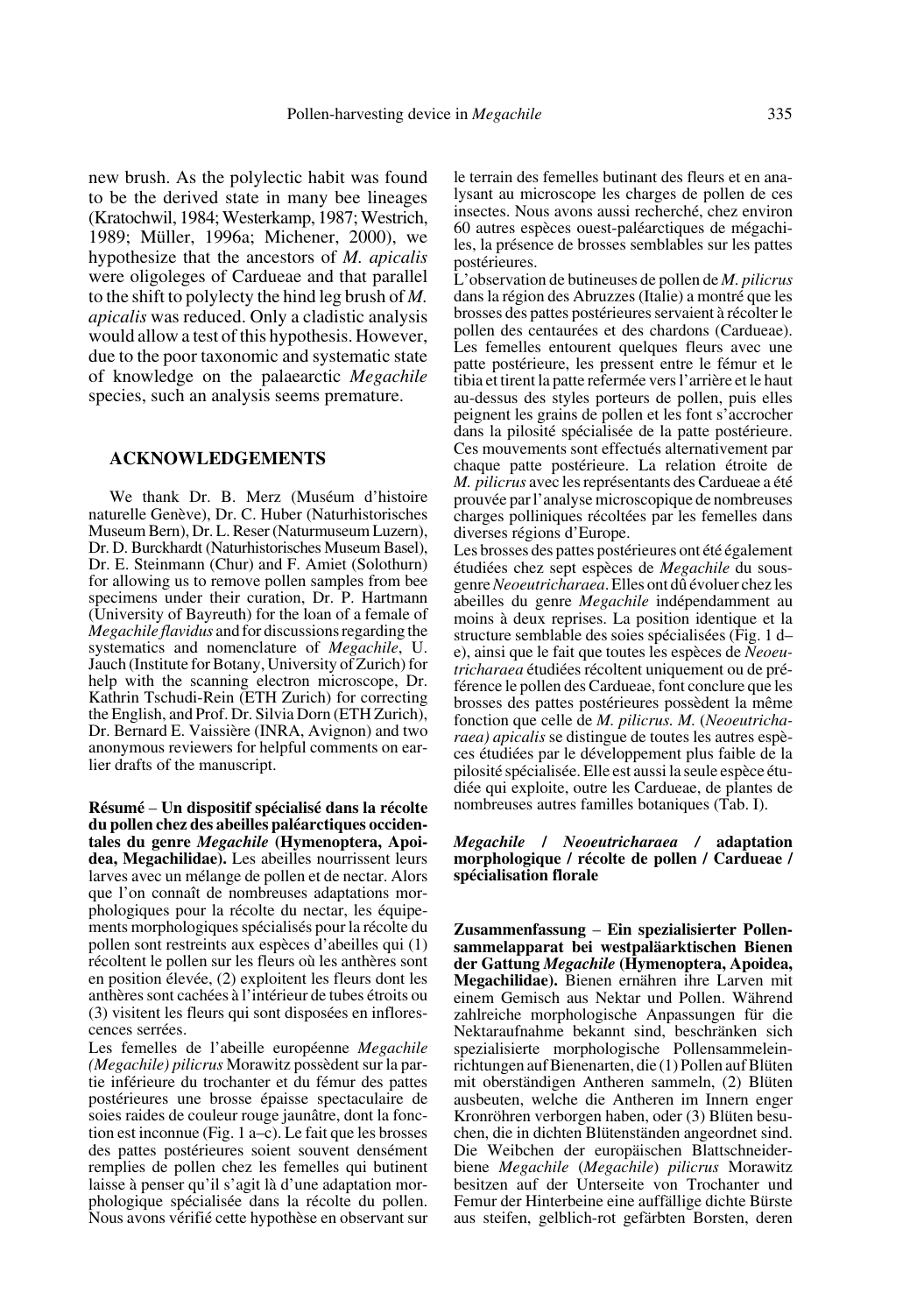Funktion unbekannt ist (Abb. 1 a–c). Die Tatsache, dass die Hinterbeinbürsten bei gesammelten Weibchen vielfach dicht mit Pollen gefüllt sind, spricht dafür, dass es sich dabei um eine spezialisierte Pollensammeleinrichtung handelt. Wir prüften diese Hypothese mit der Beobachtung blütenbesuchender Weibchen im Feld und mit mikroskopischen Analysen der Pollenladungen gesammelter Tiere. Zusätzlich untersuchten wir rund 60 weitere westpaläarktische *Megachile*-Arten auf das Vorhandensein von vergleichbaren Hinterbeinbürsten.

Die Beobachtung pollensammelnder Weibchen von *M. pilicrus* im Gebiet der Abruzzen (Italien) zeigte, dass die Hinterbeinbürste dazu dient, Pollen von Flockenblumen und Disteln (Asteraceae, Cardueae) zu ernten. Die Weibchen umfassen dazu einige Blüten mit einem Hinterbein, klemmen sie zwischen Femur und Tibia ein und ziehen das geschlossene Bein nach hinten-oben über die pollentragenden Griffel der Einzelblüten, wobei die Pollenkörner in die spezialisierte Behaarung der Hinterbeine gekämmt werden. Das Auskämmen erfolgt mit alternierenden Bewegungen beider Hinterbeine. Die strenge Bindung von *M. pilicrus* an Vertreter der Cardueae wird durch die mikroskopische Analyse zahlreicher Pollenladungen gesammelter Weibchen aus unterschiedlichen Gebieten Europas belegt.

Hinterbeinbürsten wurden auch bei sieben *Megachile*-Arten der Untergattung *Neoeutricharaea* gefunden. Sie dürften in der Gattung *Megachile* somit mindestens zweimal konvergent entstanden sein. Die identische Lage und der gleiche Bau der spezialisierten Borsten (Abb. 1 d–e) sowie die Tatsache, dass alle untersuchten *Neoeutricharaea*-Arten Pollen auschliesslich oder bevorzugt auf Cardueae sammeln, lassen den Schluss zu, dass die Hinterbeinbürsten hier dieselbe Funktion besitzen wie bei *M. pilicrus*. *M.* (*Neoeutricharaea*) *apicalis* unterscheidet sich von allen andern untersuchten Arten durch die schwächere Ausbildung der spezialisierten Behaarung. Sie ist gleichzeitig die einzige untersuchte Art, welche neben Vertretern der Cardueae auch Pflanzen aus zahlreichen weiteren Verwandtschaftskreisen für die Pollenaufnahme nutzt (Tab. I).

*Megachile* **/** *Neoeutricharaea* **/ Pollensammelapparat / Flockenblumen und Disteln / Blütenspezialisierung**

## **REFERENCES**

- Alfken J.D. (1924) Zur Kenntnis einiger Arten der *Megachile argentata*-Gruppe, Acta Mus. Dziedusz. 9, 86–91.
- Alfken J.D. (1942) Beiträge zur Kenntnis paläarktischer Bienen, Veröff. Überseemus. Bremen 3, 206–216.
- Benoist R. (1940) Remarques sur quelques espèces de Mégachiles principalement de la faune française, Ann. Soc. Entomol. Fr. 109, 41–88.
- Bremer K. (1994) Compositae. Cladistics and classification, Timber Press, Portland, Oregon.
- Dorn M., Weber D. (1988) Die Luzerne-Blattschneiderbiene und ihre Verwandten in Mitteleuropa, Neue Brehm-Bücherei, No. 582, Ziemsen, Wittenberg Lutherstadt.
- Friese H. (1899) Die Bienen Europas (Apidae europaeae). Teil V. Solitäre Apiden: Genus *Lithurgus*, Genus *Megachile* (Chalicodoma), Lampe, Innsbruck.
- Gogala A. (1998) The identity of *Megachile dorsalis* Pérez and *Megachile burdigalensis* Benoist, sp. rev. (Hymenoptera: Apoidea: Megachilidae), Acta Entomol. Slov. 6, 79–87.
- Gogala A. (1999) Bee fauna of Slovenia: checklist of species (Hymenoptera: Apoidea), Scopolia 42, 1– 79.
- Graenicher S. (1935) Bee-fauna and vegetation of Wisconsin, Ann. Entomol. Soc. Am. 28, 285–310.
- Grinfel'd E.K. (1962) Origin and development of the apparatus for pollen collection in bees (Hymenoptera: Apoidea), Entomol. Rev. 41, 37–42.
- Jander R. (1976) Grooming and pollen manipulation in bees (Apoidea): the nature and evolution of movements involving the foreleg, Physiol. Entomol. 1, 179–194.
- Houston T.F. (2000) Native bees on wildflowers in western Australia. A synopsis of bee visitation of wildflowers based on the bee collection of the Western Australian Museum, Special publication No. 2, Western Australian Insect Study Society, Perth.
- Kratochwil A. (1984) Pflanzengesellschaften und Blütenbesucher-Gemeinschaften: biozönologische Untersuchungen in einem nicht mehr bewirtschafteten Halbtrockenrasen (Mesobrometum) im Kaiserstuhl (Südwestdeutschland), Phytocoenologia 11, 455–669.
- Michener C.D. (1979) Biogeography of the bees, Ann. Miss. Bot. Gard. 66, 277–347.
- Michener C.D. (2000) The bees of the world, Johns Hopkins University Press, Baltimore and London.
- Michener C.D., Winston M.L., Jander R. (1978) Pollen manipulation and related activities and structures in bees of the family Apidae, Univ. Kans. Sci. Bull. 51, 575–601.
- Moldenke A.R. (1979): Host-plant coevolution and the diversity of bees in relation to the flora of North America, Phytologia 43, 357–419.
- Müller A. (1994) Die Bionomie der in leeren Schneckengehäusen nistenden Biene *Osmia spinulosa,* Veröff. Naturschutz Landschaftspl. Bad.-Württ. 68/69, 291–334.
- Müller A. (1995) Morphological specializations in Central European bees for the uptake of pollen